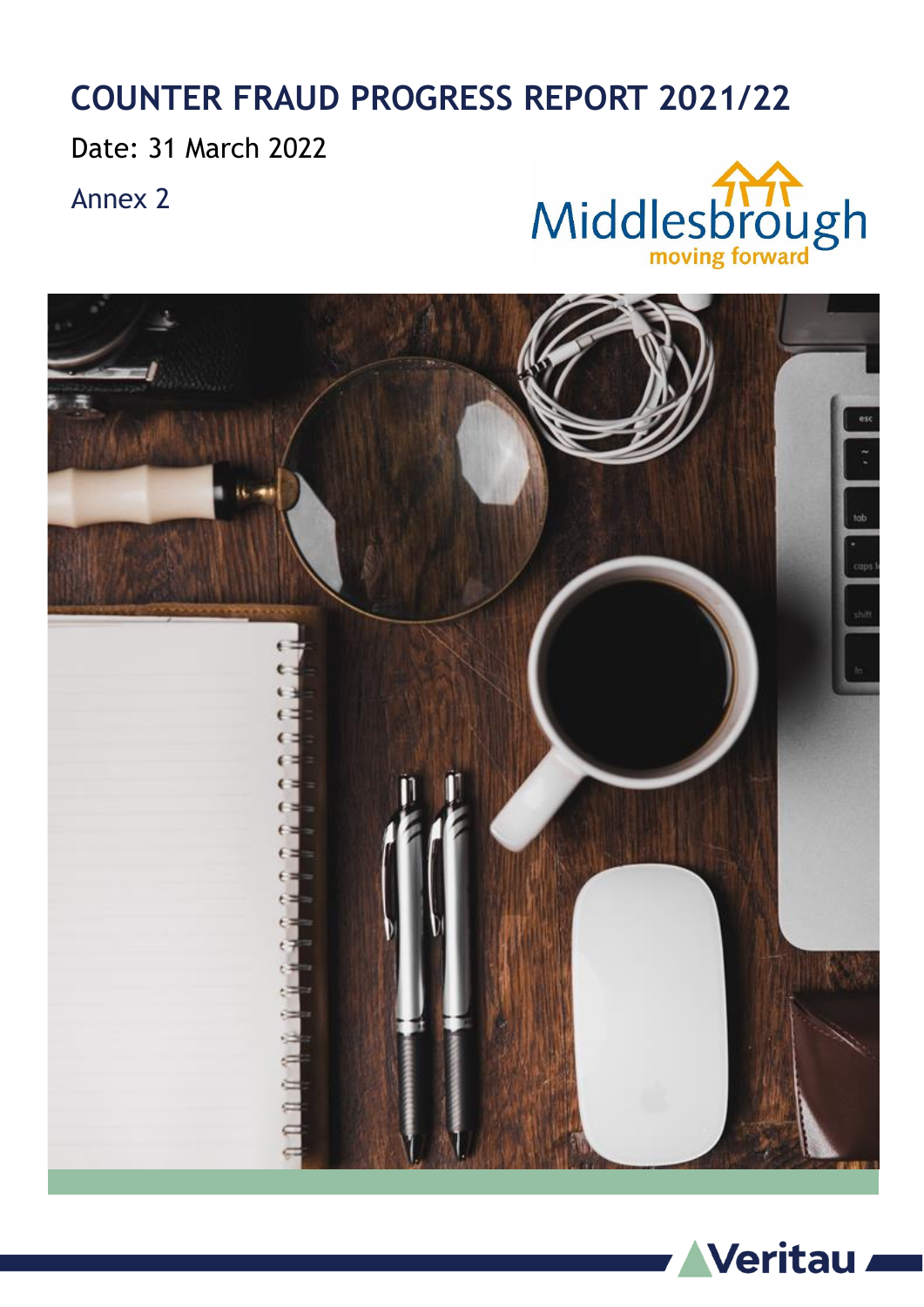### **BACKGROUND**

- 1 Fraud is a significant risk to local government. Losses to councils are estimated to exceed £7.8 billion annually in the United Kingdom. $<sup>1</sup>$ </sup>
- 2 Veritau delivers a corporate fraud service to the council which aims to prevent, detect and deter fraud and related criminality. The counter fraud team investigates allegations of fraud, plans and takes part in counter fraud campaigns (e.g. the National Fraud Initiative), undertakes fraud awareness activities with staff and the public, and maintains and updates the Council's counter fraud framework and associated policies.
- 3 This report updates the Corporate Affairs and Audit Committee on counter fraud activity to date, including recent actions following our last report to the committee.

#### **FRAUD MANAGEMENT**

- 4 The Council's counter fraud framework was reviewed and updated in September 2021. This included an updated strategy action plan, anti-fraud, corruption, and bribery policy, and fraud risk assessment.
- 5 A key objective for the counter fraud team is to raise awareness of fraud with members of staff and the public, and to inform them of how to report fraud if they suspect it is happening. Fraud awareness training has been delivered to a number of departments in the current financial year and planning for further training in 2022/23 is underway.
- 6 An awareness campaign informing staff of the Council's anti-bribery and anti-money laundering policies was delivered on 9 December to mark International Anti-Corruption Day. It followed previous awareness raising campaigns marking Cyber Security Awareness Month in October and International Fraud Awareness Week in November.
- 7 In December 2021, the Chancellor announced a new grant scheme to provide continued support to businesses affected by the Covid-19 pandemic. The new Omicron Hospitality and Leisure grant (OHLG) scheme has now opened to businesses in the area. The government also introduced an extension to the Additional Restrictions Grant (ARG) scheme.
- 8 Organised criminals have been quick to target the new grant schemes, with reports from councils nationally receiving false applications. The counter fraud team shares intelligence updates from work with other councils, and national contacts, to alert staff to potential identities and bank accounts which are being used to commit fraud.
- 9 The counter fraud team has supported the Council in the delivery of both the OHLG and ARG schemes by undertaking government mandated verification checks. This involves undertaking a series of anti-fraud checks to help ensure that grants are only paid to genuine businesses that meet

1



<sup>&</sup>lt;sup>1</sup> Annual Fraud Indicator 2017, Crowe Clark Whitehill